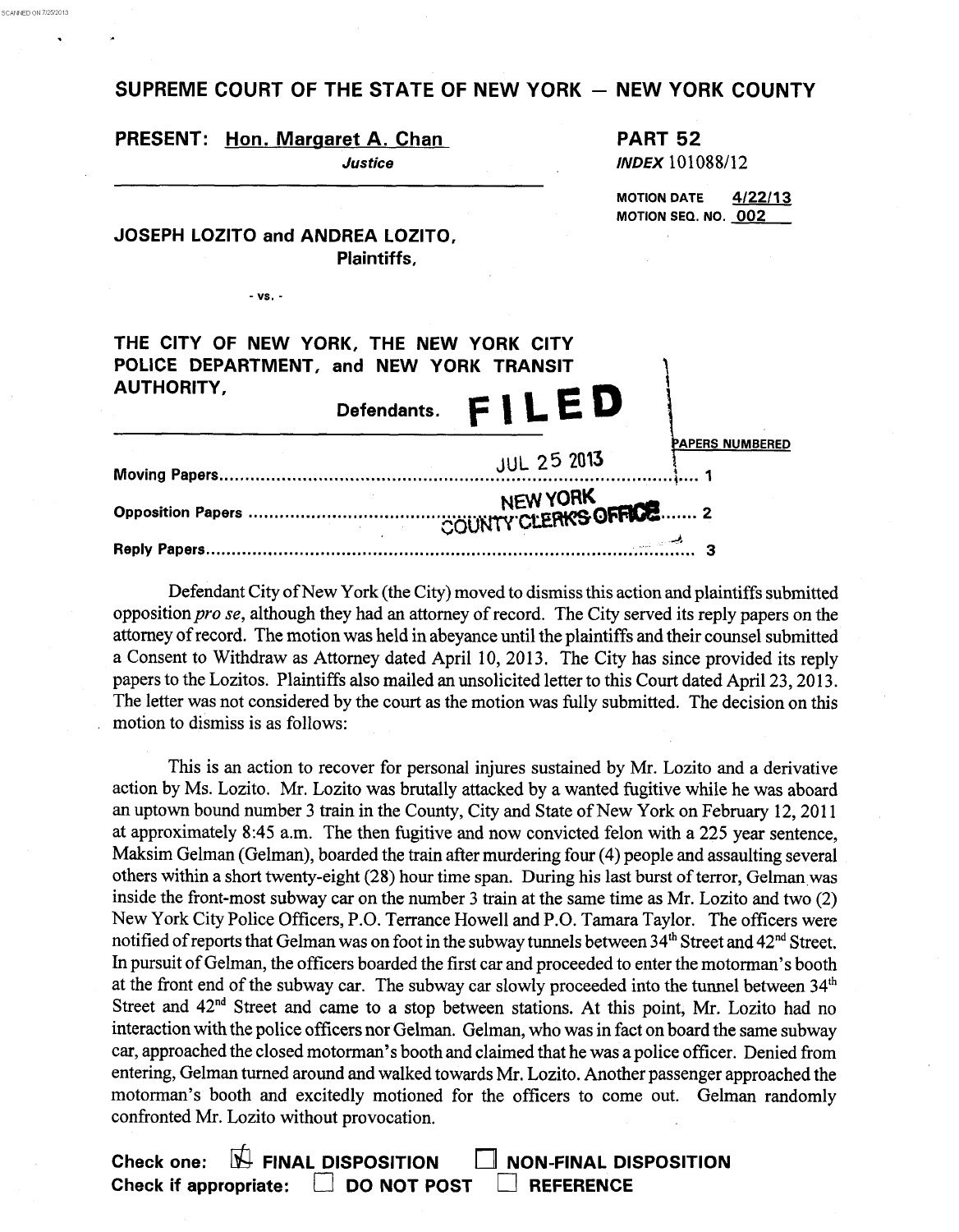By plaintiffs' account, Gelman stood before him and proclaimed "you're gonna die, you're gonna die." (Deft Mot, Exh E, p 17). Then Gelman lunged at Mr. Lozito with an eight (8) inch knife cutting and stabbing him on the face, hands, neck, and head *(see id* at 17-19). Mr. Lozito heroically maneuvered the knife away from Gelman and subdued him on the subway floor. The officers left the motorman's booth and restrained Gelman in handcuffs. Mr. Lozito claimed the police officers did not emerge from the motorman's booth to apprehend Gelman until the attack on him was underway.

Officer Howell's recollection of the events described how he observed something made of metal in Gelman's hands when Gelman approached the motorman's booth *(see* Deft Mot, Exh F, **p**  2). Officer Howell yelled "gun" and took cover in the motorman's booth (see *id).* Officer Howell ordered Gelman to drop his weapon, an order that was ignored, and he proceeded to "physically remove and recover the knife from [Gelman's] hand." *(id.* at 2, para 9). Officer Howell placed Gelman in handcuffs.

The crux of Mr. Lozito's claim lies in the seconds that it took the police officers to intervene and eventually apprehend Gelman. Plaintiffs claimed that the officers negligently secured their own safety in the motorman's booth while observing the attack on Mr. Lozito. Plaintiffs also claimed the police officers were negligent in failing to recognize Gelman when they boarded the train and in failing to heed the warnings made by another passenger *(see* Deft Mot, Exh B, para 18).

The attack on Mr. Lozito was shocking and horrific, as was every confrontation that Gelman had during his twenty-eight (28) hour crime spree. The crimes against Mr. Lozito were made even more compelling by his own narrative provided in his opposition. Mr. Lozito's *pro se* opposition papers are thoughtful, eloquently written, and demonstrated his zest and love of life which propelled him to survive the attack by Gelman and defend himself. Mr. Lozito described in dramatic detail the blows and defensive maneuvers he used to disarm and take down Gelman. His statements ring true and appear highly credible.

However, it is well settled that absent a special relationship, discretionary governmental functions such as the provision of police protection are immune from tort liability *(see Valdez* v *City of New York,* 18 NY3d 69 [2011]; *CufJL* v *City ofNew York,* 69 NY2d 255 [1987]; *Kircher* v *City of Jamestown,* 74 NY2d 25 1 [ 19891 *Yearwood* v *Town of Brighton,* 64 NY2d 667 [ 19841). Despite even very sympathetic facts, public policy demands that a damaged plaintiff be able to identify the duty owed specifically to him or her, not a general duty to society at large *(see Lauer v City of New York,* 95 NY2d 95 [2000]; *Johnson* v *Jamaica Hosp.,* 62 NY2d 523,527 [1984]; *Palsgraf* v *Long Is. R.R. Co.*, 248 NY 339 [1928]). "This is especially so where an individual seeks recovery out of the public purse." *(see Lauer* v *City of New York,* 95 NY2d at 100). The law is abundantly clear that no liability flows from negligence in the performance of a police function unless there is a special relationship *(see Yearwood* v *Town of Brighton,* 64 NY2d 667). Even giving Mr. Lozito every favorable inference (see *Derdiarian* v *Felix Contr. Corp.,* 51 NY2d 308 [1987]), this court nonetheless is bound to grant the defendants' motion to dismiss; plaintiffs have failed to allege a *prima facie* case of negligence as these facts do not establish a special relationship.